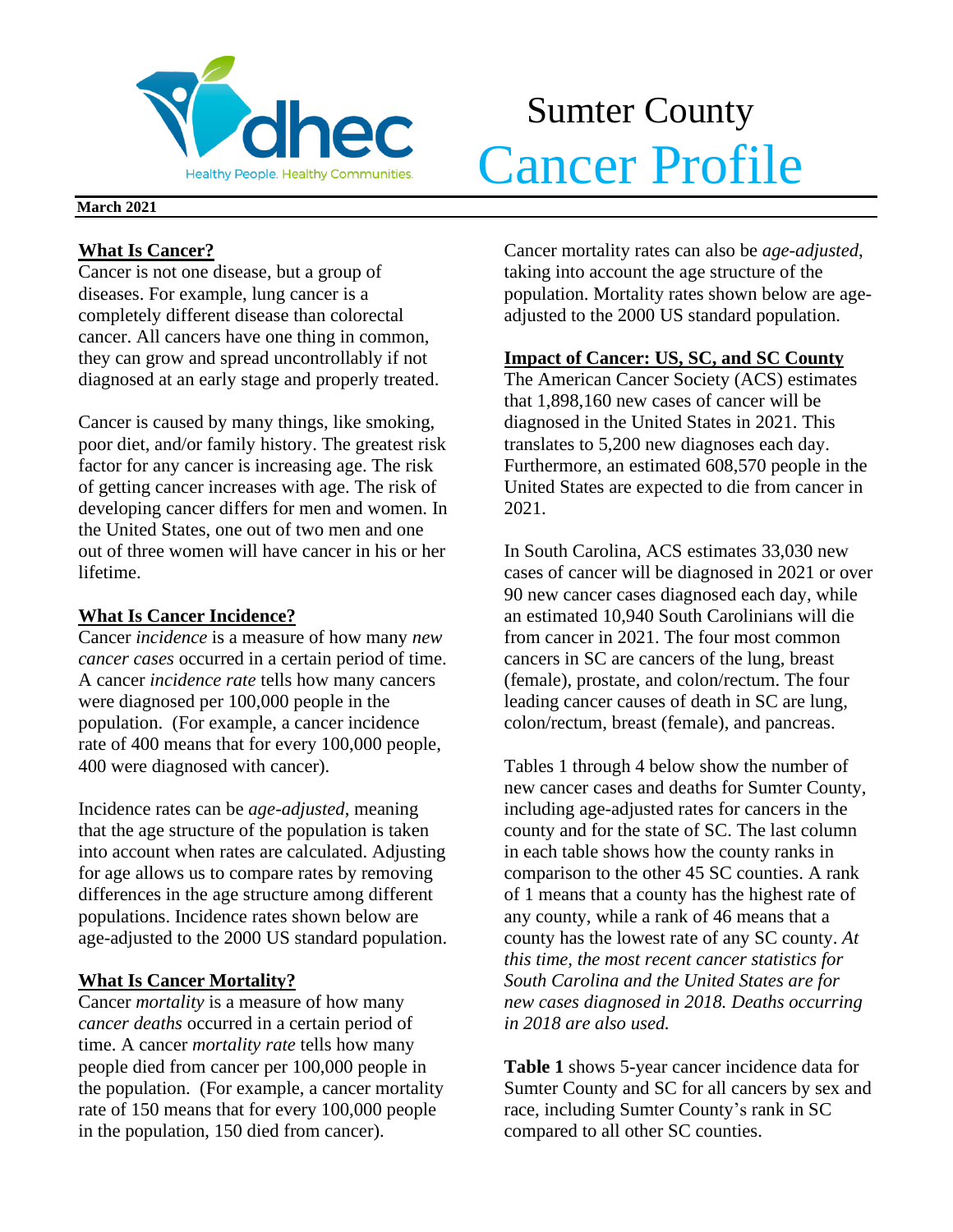Table 1. Cancer Incidence by Sex and Race, 2014-2018, Sumter County and South Carolina\*

|        | <b>SC</b> | <b>Sumter County</b> |           |           |
|--------|-----------|----------------------|-----------|-----------|
|        | 5-year    | 5-year               | new       | <b>SC</b> |
|        | rate      | rate                 | $cases^*$ | rank      |
| all    | 450       | 478                  | 602       | 9         |
| male   | 503       | 560                  | 317       | 4         |
| female | 411       | 424                  | 286       | 14        |
| white  | 452       | 491                  | 324       | 4         |
| black  | 441       | 462                  | 269       | 16        |

\***Counts are annual averages based on 5 years of data.** 5-year rates are per 100,000 age-adjusted to the 2000 US standard population. Statistics do not include *in situ* cancers, except for bladder. Source: SC Central Cancer Registry. ~ Statistic could not be calculated (small counts).

**Table 2** shows 5-year cancer mortality data for Sumter County and SC for all cancers by sex and race, including Sumter County's rank in SC compared to all other SC counties.

Table 2. Cancer Mortality by Sex and Race, 2014- 2018, Sumter County and South Carolina\*

|        | SС             | <b>Sumter County</b> |                  |                   |
|--------|----------------|----------------------|------------------|-------------------|
|        | 5-year<br>rate | 5-year<br>rate       | lives<br>$lost*$ | <b>SC</b><br>rank |
| all    | 165            | 188                  | 239              | 13                |
| male   | 203            | 247                  | 132              | 7                 |
| female | 137            | 149                  | 108              | 15                |
| white  | 160            | 184                  | 126              | 12                |
| black  | 185            | 195                  | 112              | 16                |

\***Counts are annual averages based on 5 years of data.** 5-year rates are per 100,000 age-adjusted to the 2000 US standard population. Sources: SC Central Cancer Registry and SC Vital Records. ~ Statistic could not be calculated (small counts).

**Table 3** shows 5-year cancer incidence data for Sumter County and SC for selected cancers, including Sumter County's rank in SC compared to all other SC counties.

| Table 3. Cancer Incidence for Selected Cancers, |
|-------------------------------------------------|
| 2014-2018, Sumter County and South Carolina*    |

|                 | SC     | <b>Sumter County</b> |          |                |  |
|-----------------|--------|----------------------|----------|----------------|--|
| cancer          | 5-year | 5-year               | new      | SC             |  |
|                 | rate   | rate                 | $cases*$ | rank           |  |
| <b>breast</b>   |        | 125                  |          |                |  |
| (female)        | 130    |                      | 83       | 29             |  |
| prostate        | 113    | 143                  | 86       | 4              |  |
| (male)          |        |                      |          |                |  |
| $l$ ung/        | 63     | 72                   | 94       | 11             |  |
| bronchus        |        |                      |          |                |  |
| $\text{colon}/$ |        |                      |          |                |  |
| rectum          | 38     | 40                   | 50       | 28             |  |
| pancreas        | 14     | 18                   | 23       | $\mathfrak{D}$ |  |

\***Counts are annual averages based on 5 years of data.** 5-year rates are per 100,000 age-adjusted to the 2000 US standard population. Statistics do not include *in situ* cancers, except for bladder. Source: SC Central Cancer Registry. ~ Statistic could not be calculated (small counts).

**Table 4** shows 5-year cancer mortality data for Sumter County and SC for selected cancers, including Sumter County's rank in SC compared to all other SC counties.

| Table 4. Cancer Mortality for Selected Cancers, |
|-------------------------------------------------|
| 2014-2018, Sumter County and South Carolina*    |

|                 | SC     | <b>Sumter County</b> |         |      |
|-----------------|--------|----------------------|---------|------|
| cancer          | 5-year | 5-year               | lives   | SС   |
|                 | rate   | rate                 | $lost*$ | rank |
| breast          |        |                      |         |      |
| (female)        | 22     | 27                   | 19      | 9    |
| prostate        |        |                      |         |      |
| (male)          | 22     | 31                   | 15      | 9    |
| $l$ ung/        |        |                      |         |      |
| <b>bronchus</b> | 43     | 51                   | 66      | 11   |
| $\text{colon}/$ |        |                      |         |      |
| rectum          | 14     | 14                   | 18      | 33   |
| pancreas        |        | 14                   | 18      | 10   |

\***Counts are annual averages based on 5 years of data.** 5-year rates are per 100,000 age-adjusted to the 2000 US standard population. Sources: SC Central Cancer Registry and SC Vital Records. ~ Statistic could not be calculated (small counts).

**Table 5** shows the percentage of cancers diagnosed in early and late stages of disease in Sumter County and SC. Cancers diagnosed in late stages lessen the potential for successful treatment and raise the risk of premature loss of life.